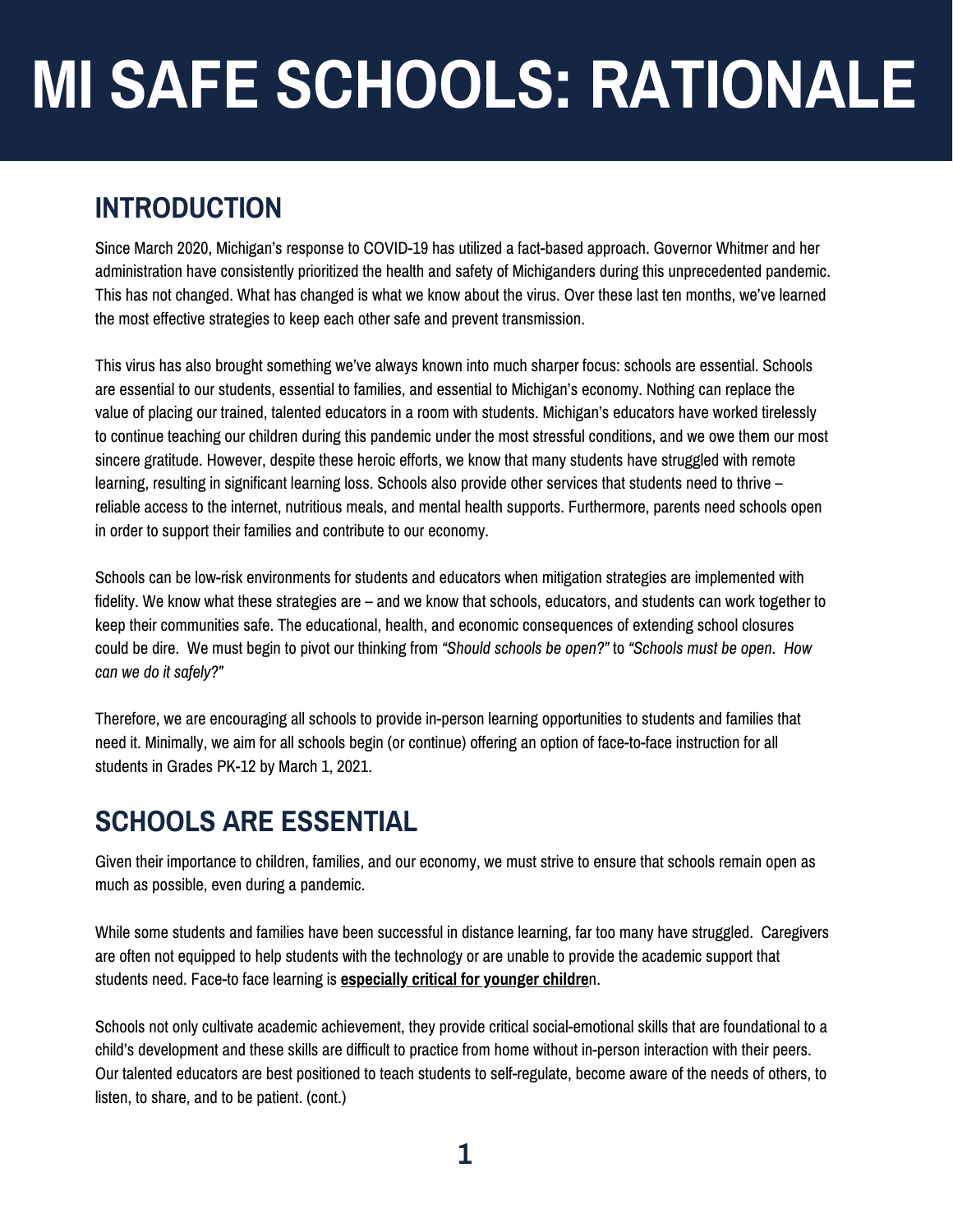## **SCHOOLS ARE ESSENTIAL CONT.**

Without schools, our economy can't function at full capacity. Parents rely on schools to provide safe places for children to learn and thrive so that they may go to work. Many working parents have had no choice but to leave the workforce in order to help facilitate online learning for their children – and this burden has fallen **[particularly](https://pressroom.usc.edu/covid-19-pandemic-has-hit-women-hard-especially-working-mothers/) hard on moms**. Others have found caregivers for their children, but these caregivers may be unable to provide the academic or technological support that students need. School buildings are the best places for children to be while parents are at work – and this is especially true for essential workers that are on the frontlines each and every day to keep us safe.

This pandemic has been traumatizing, especially for children. Their lives were abruptly disrupted in March, and their mental and physical health has suffered. **Anxiety and [depression](https://www.ncbi.nlm.nih.gov/pmc/articles/PMC7267797/) rates are up** and **childhood [immunization](https://www.cdc.gov/mmwr/volumes/69/wr/mm6920e1.htm) rates are down**. Schools often provide a child's first opportunity to receive a vision and hearing screening in order to quickly address some of the most basic barriers to learning. School staff are the ones best equipped to detect and address child abuse and neglect and are often our first line of defense to protect the welfare of children.

In the spring, countless school employees and community members stepped up to help deliver nutritious meals to lowincome families. They also purchased and deployed laptops, tablets, and internet hotspots so students could learn from home. These efforts are valiant and made a difference, but not sustainable in the long-term. Schools are best equipped with the infrastructure necessary to deliver these essential services.

This pandemic has clearly **[widened](https://www.edweek.org/technology/the-disparities-in-remote-learning-under-coronavirus-in-charts/2020/04) the equity gaps** that we have worked to narrow. Some groups of students need in-person learning opportunities more than others, and we should collectively work to ensure that these students have the opportunity to come back to school – economically disadvantaged students, students with special education needs, young children, students who are English Language learners, and homeless students need us.

Some families will still want their children to continue learning at a distance, perhaps because they live in a home with someone is high-risk – and this option should remain available. Likewise, some educators are particularly medically vulnerable, and schools should find ways to allow them to continue to teach from a distance.

#### **SCHOOLS ARE LOWER RISK WHEN THEY IMPLEMENT KEY STRATEGIES**

In the early days of the pandemic, we knew very little about COVID-19 and how it spreads. Since then, we've paid close attention to the evolving scientific research and adjusted our orders and guidance. It is becomingly increasingly clear, based on research done across the country and across the world, that schools can be lower risk environments for students and staff when they implement strict infection-control measures. With knowledge on how to prevent transmission, schools can minimize risk and offer in-person learning opportunities to students, especially those students in earlier grades. (cont.)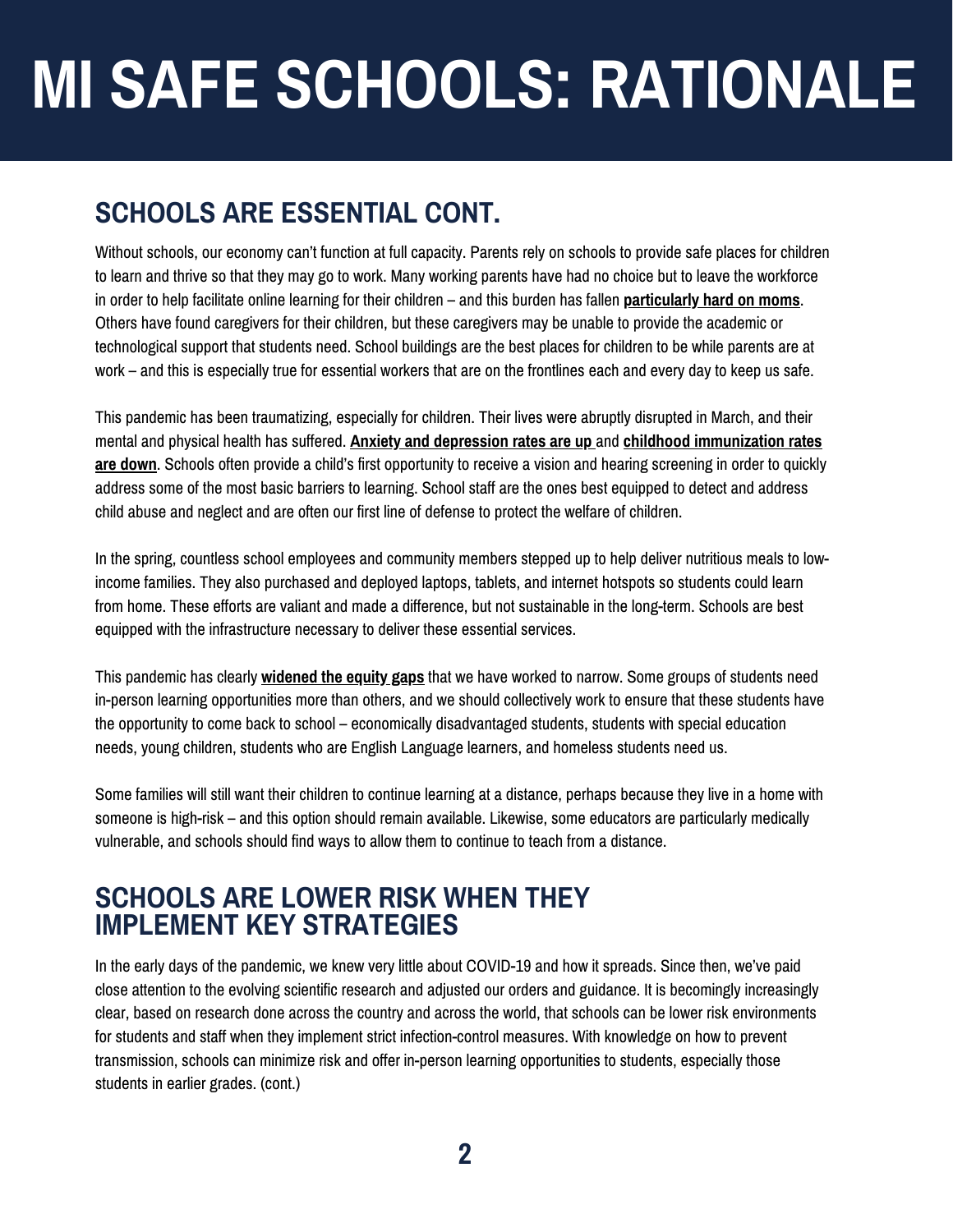#### **SCHOOLS ARE LOWER RISK WHEN THEY IMPLEMENT KEY STRATEGIES CONT.**

**Studies of [schools](https://www.reachcentered.org/publications/the-effects-of-school-reopenings-on-covid-19-hospitalizations)** that are open in the U.S. and around the world have demonstrated that younger children are not major sources of transmission – either to their peers or to adults. Furthermore, attending school in-person has not shown to be correlated with diagnosis of COVID-19. According to **a study [published](https://www.cdc.gov/mmwr/volumes/69/wr/mm6950e3.htm) by the CDC**, among children in Mississippi, gatherings with persons outside the household and lack of consistent mask use were associated with COVID-19 infection, whereas attending school or child care was not associated with positive test results. In Michigan, we've seen **few, large outbreaks** in PK-12 schools and **very little evidence of outbreaks due to [classroom](https://www.cdc.gov/mmwr/volumes/69/wr/mm6950e3.htm) learning**.

Universal mask wearing in schools is an **[indispensable](https://www.cdc.gov/coronavirus/2019-ncov/community/schools-childcare/cloth-face-cover.html) mitigation strategy**. Last summer, some people doubted the feasibility of young children wearing a facial covering all day in a classroom. It turns out that they were wrong – students have done a great job complying with the mask mandate. Reducing classroom density, increasing spacing between desks, improving ventilation, washing hands, testing, and screening for symptoms all help reduce risk. Please refer to MDHHS's recently updated guidance on how schools can maximize safety while conducting in-person learning.

#### **THE STATE OF MICHIGAN IS COMMITTED TO SUPPORTING SCHOOLS OPERATE SAFELY**

The State of Michigan is committed to doing everything it can to support students and educators return to in-person instruction. Schools are essential, and educators are essential workers. This is why educators are prioritized to be among those first in line to receive the COVID-19 vaccine alongside other frontline heroes like firefighters and paramedics.

In addition to updating guidance, MDHHS recently announced that it will partner with schools to offer rapid antigen testing to schools for use as an additional mitigation strategy. Schools that opt in to this program will be able to, minimally, test every educator weekly in order to quickly identify and respond to positive cases quickly and prevent outbreaks. The state will provide these testing supplies to schools at no cost. MDHHS piloted a similar program in partnership with the Michigan High School Athletic Association and over 200 high schools, including student athletes and coaches. This pilot was successful and demonstrated that rapid antigen testing are easy to administer and that the tests can be deployed safety and accurately in school settings. While testing isn't sufficient on its own, when combined with other mitigation measures, it will provide an additional layer of safety to schools.

There is no doubt that implementing infection-control measures can be costly to schools. In December, Congress [passed,and](https://www.edweek.org/policy-politics/k-12-schools-get-57-billion-in-covid-19-deal-but-no-state-and-local-government-relief/2020/12) the president signed a COVID-19 relief package that provides economic aid, **including financial support for schools**. Michigan's PK-12 schools are expected to receive more than \$1 billion. This is more than four times the amount allocated to schools from the original CARES Act.Schools may use these funds to implement infection mitigation strategies like school facility improvements that reduce risk of virus transmission. While significantly more federal help is needed from Washington, D.C., this relief makes achieving a higher standard of safety more achievable.